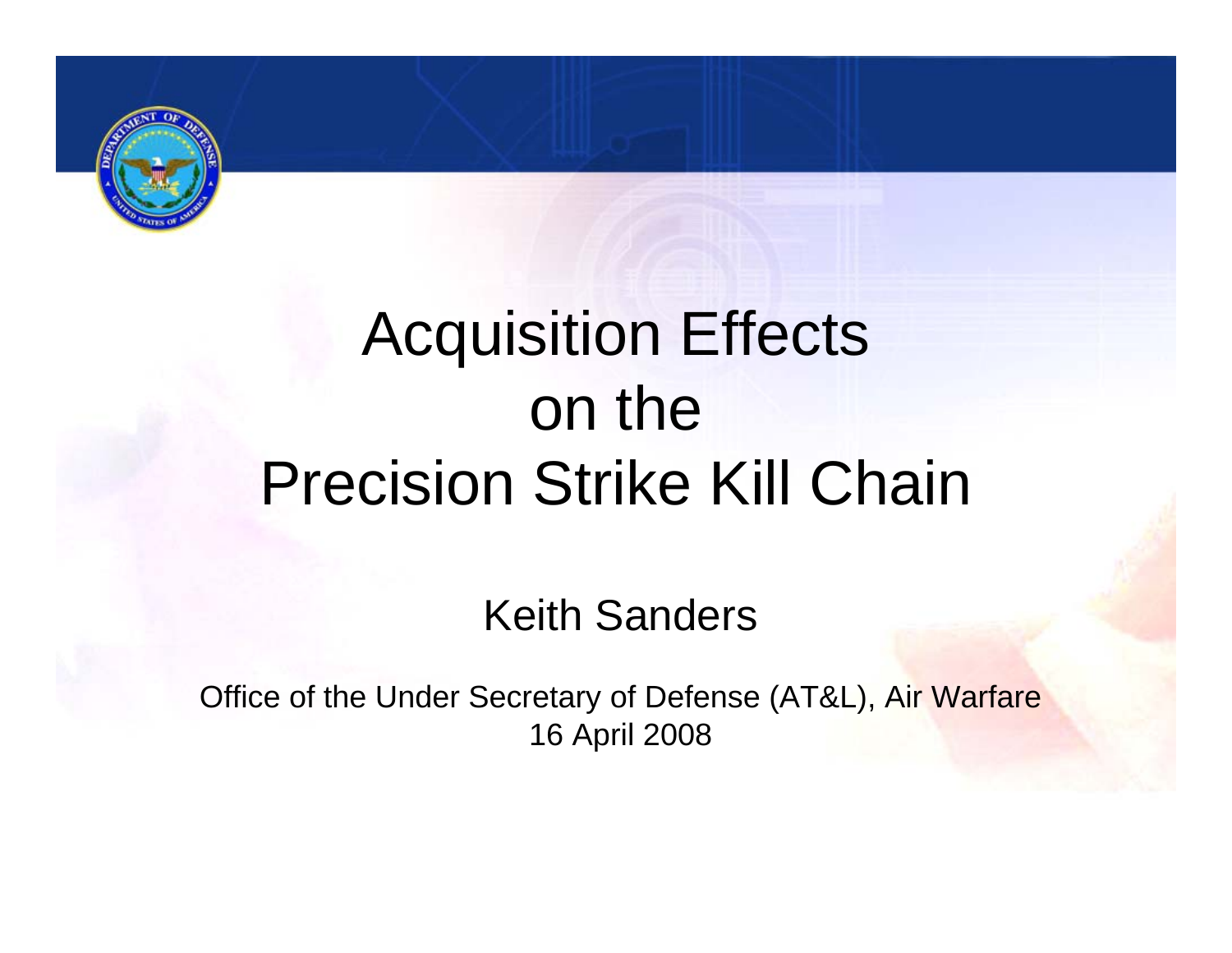

### Agenda

- "Big A" Perspective
	- Nature of the kill chain problem
	- and the state of the state Requirements analysis process
- "Small A" Perspective
	- Management approach
	- and the state of the state Today, tomorrow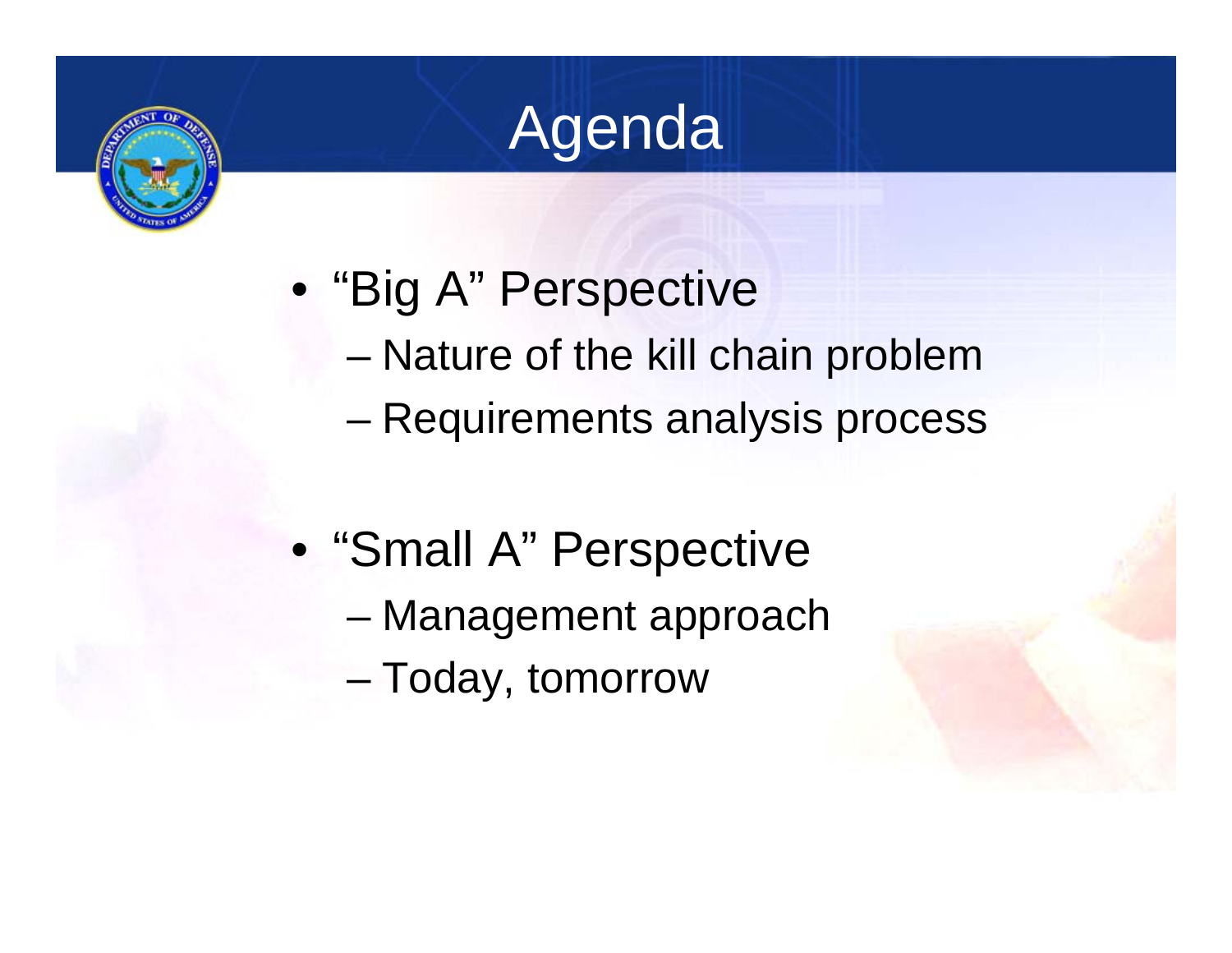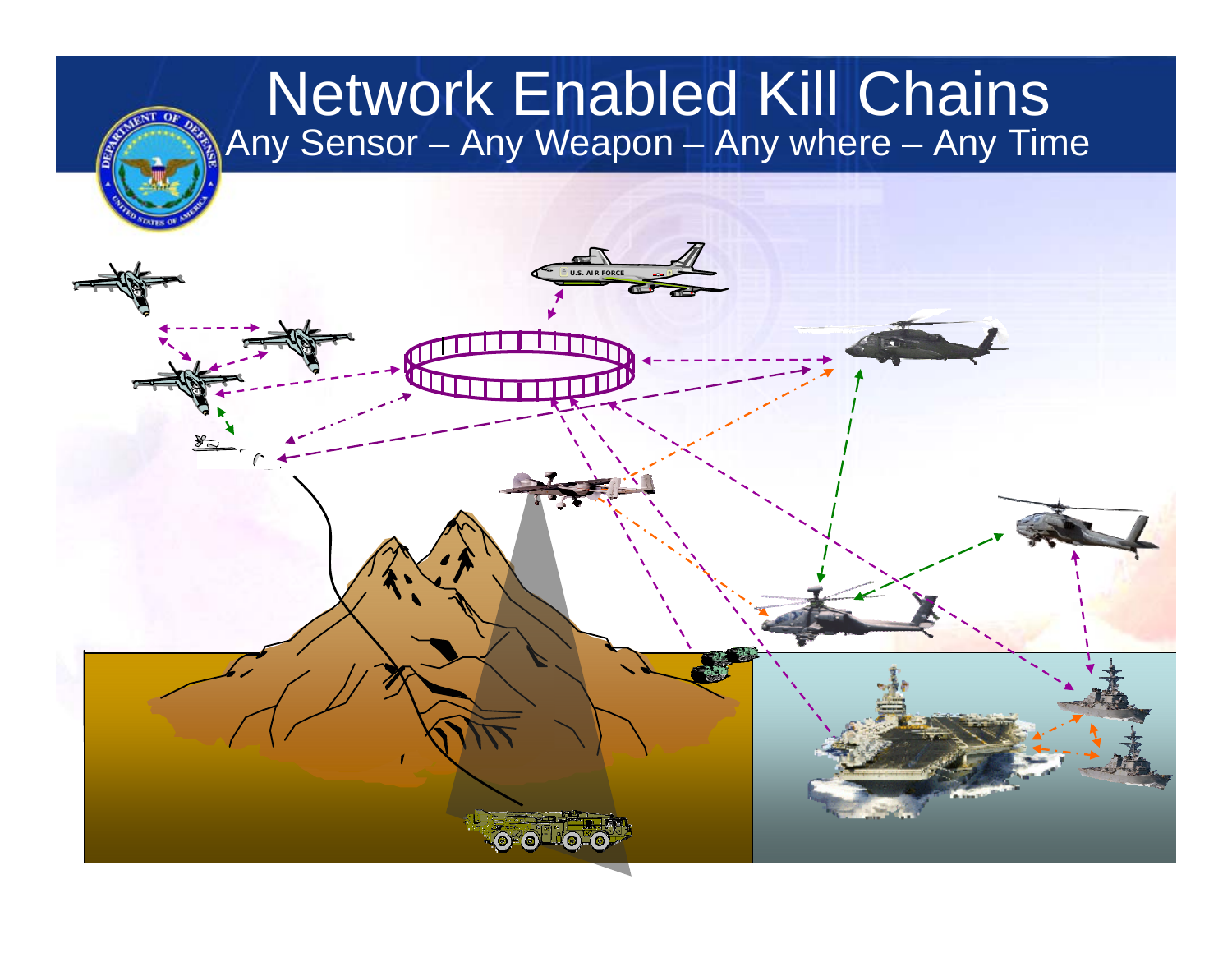

- • **Systems Engineering between Programs and Kill Chains**
	- **Horizontal integration generates and assesses end-to-end capability**
- •**Fund Programs of Record**
- •**Fund Kill Chains/Capabilities (Systems Engineering and Integration)**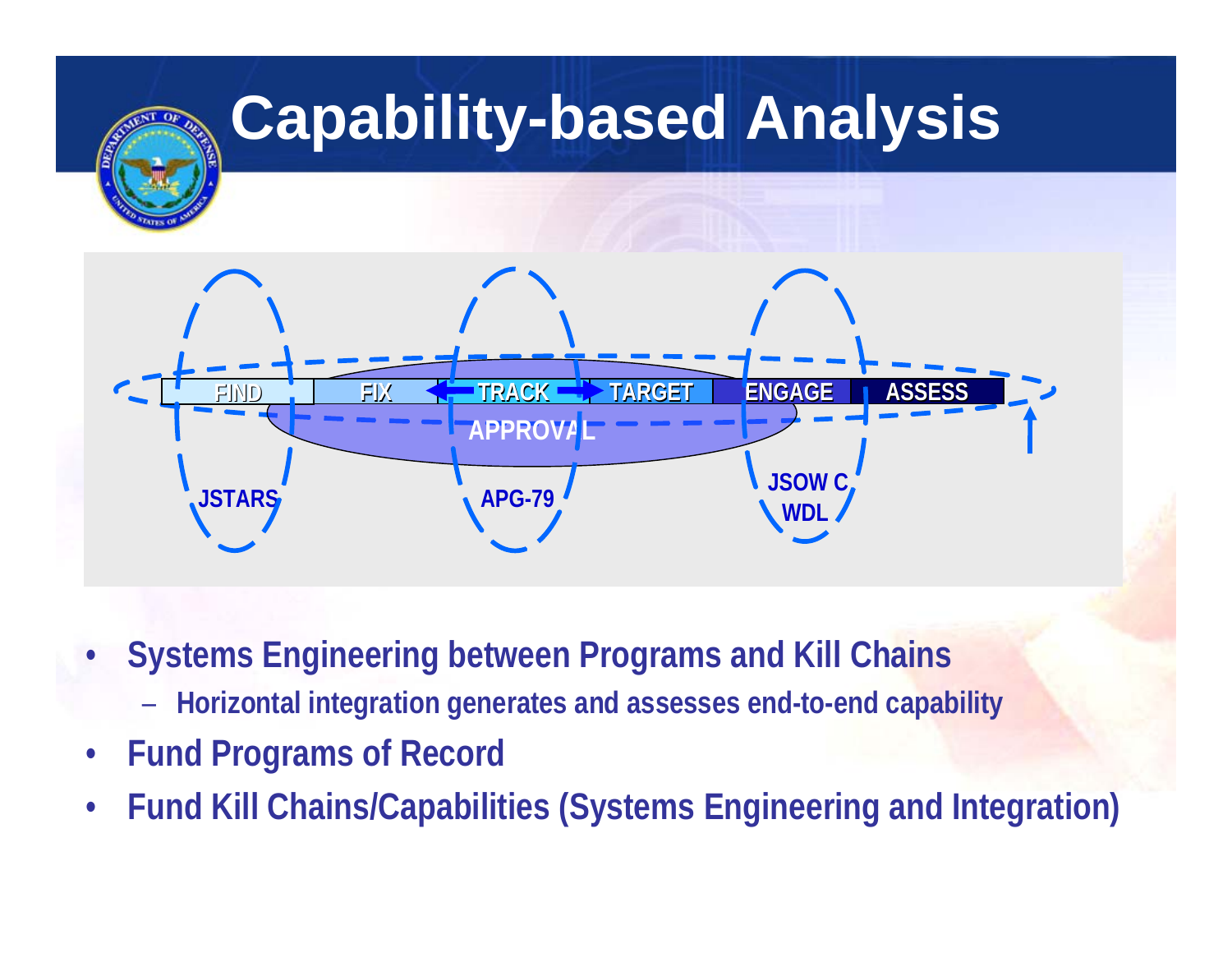

#### **Kill Chain and Network Links**

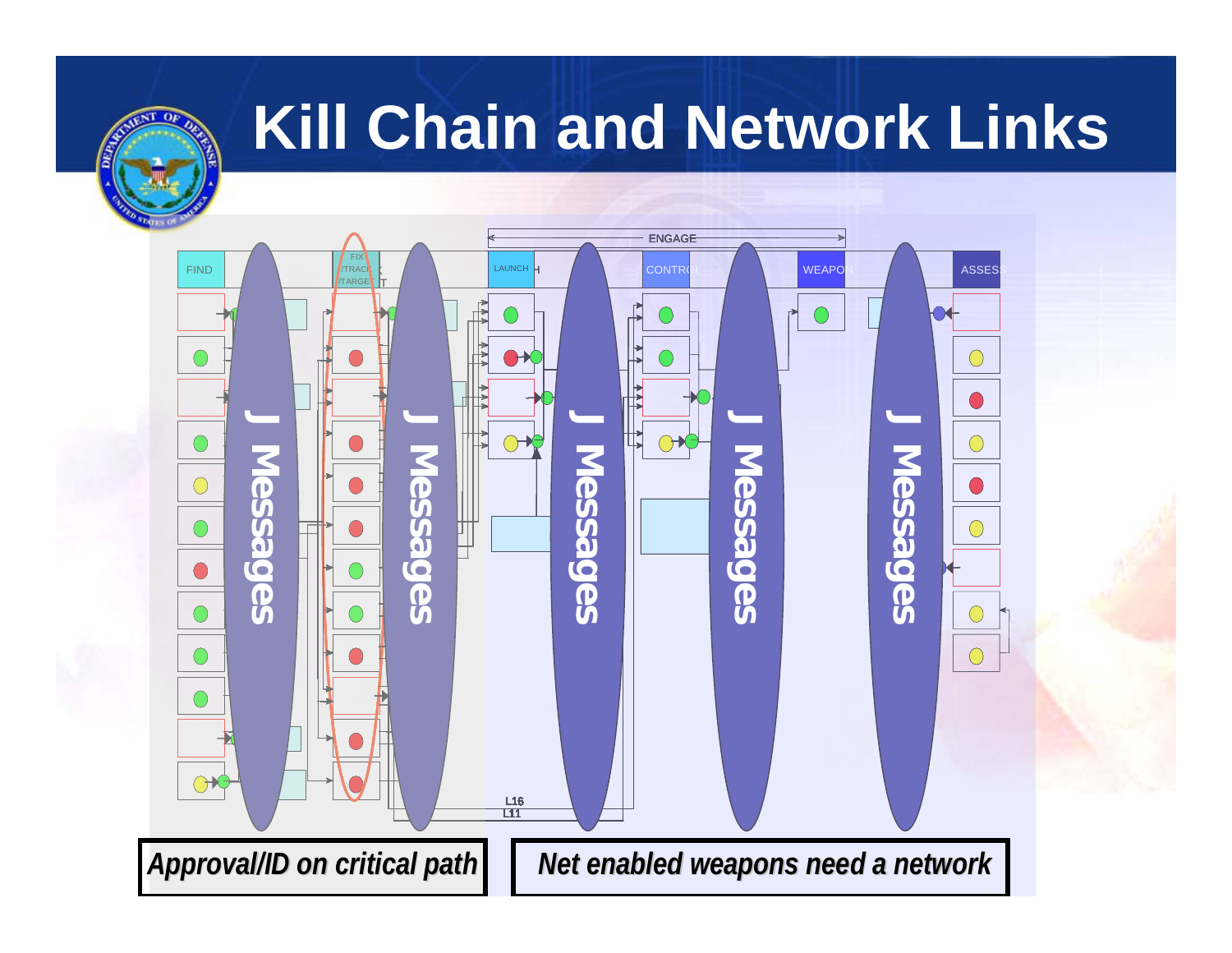# **Situation**

- For each scenario
	- and the state of the state Kill Chain involves several "platforms"
	- and the state of Myriad combinations with lots of gaps
- Management process to ensure automated chain requires changes to mission systems and platform operational flight program
	- – For every platform in the scenarios
		- C<sup>2,</sup> ISR, strike aircraft and netted weapon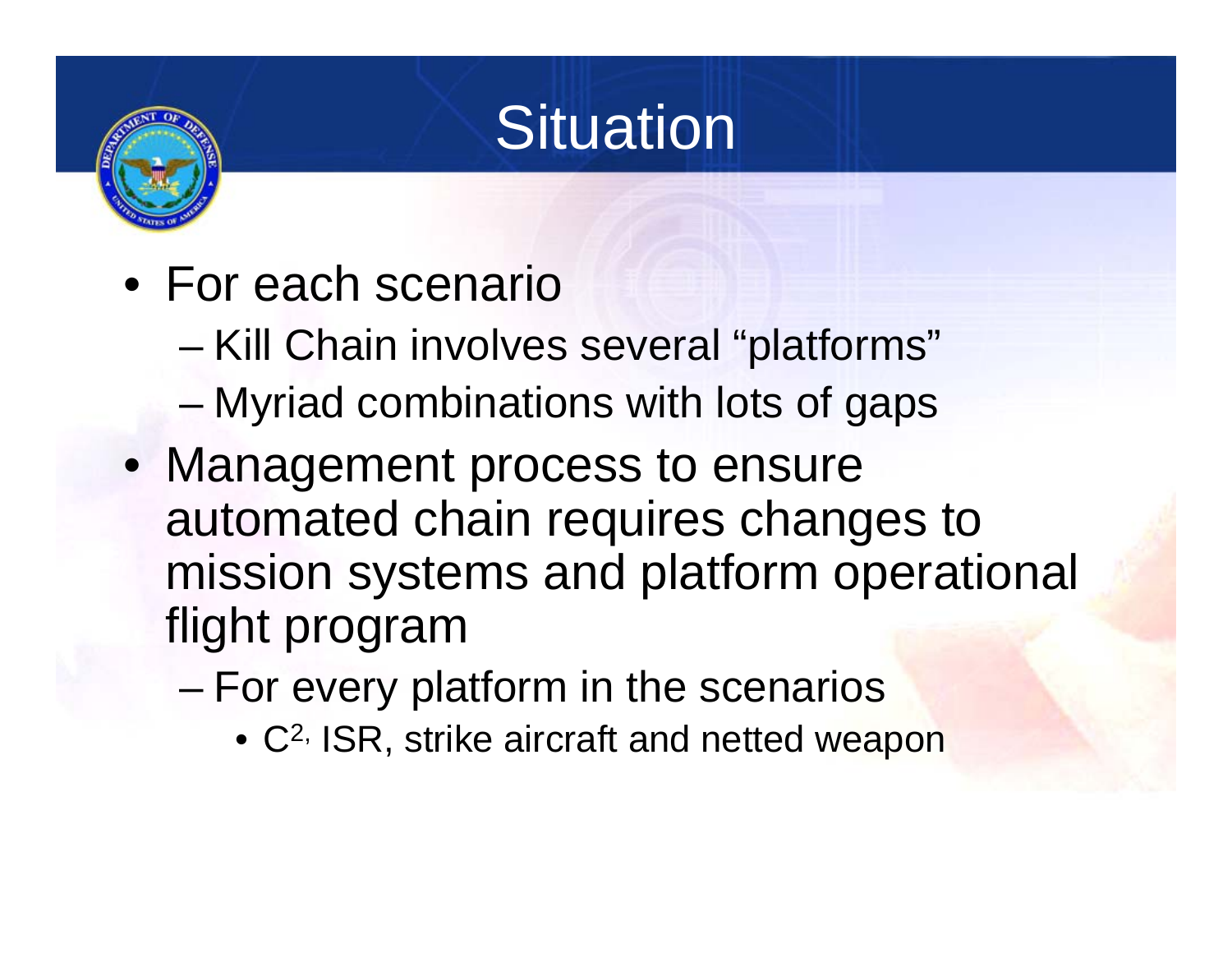

## **Requirements Issues**

- Network robustness
- Traditional or streamlined C2
- Extent of automation
- Quality of information
- Coalition interoperability
- New technology drivers –Sharing AESA images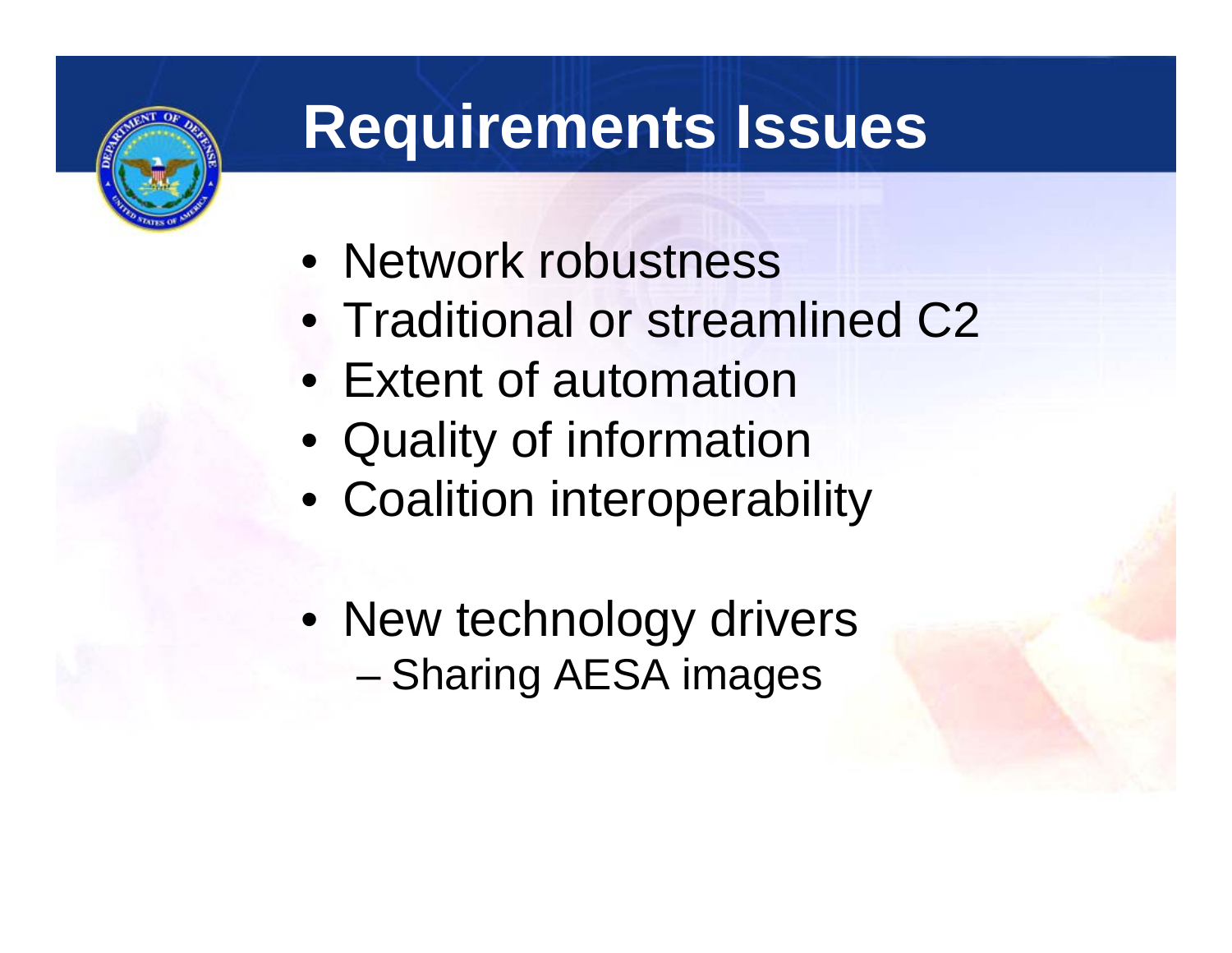

# "Small A" Challenge

- Must define a System-of-Systems Requirement and flow allocated requirements to all system components
- Program Office for each mission system and each platform, each with own
	- **Links of the Company** Knowledgeable team
	- Priorities
	- Resource constraints
	- and the state of the Standing Contracts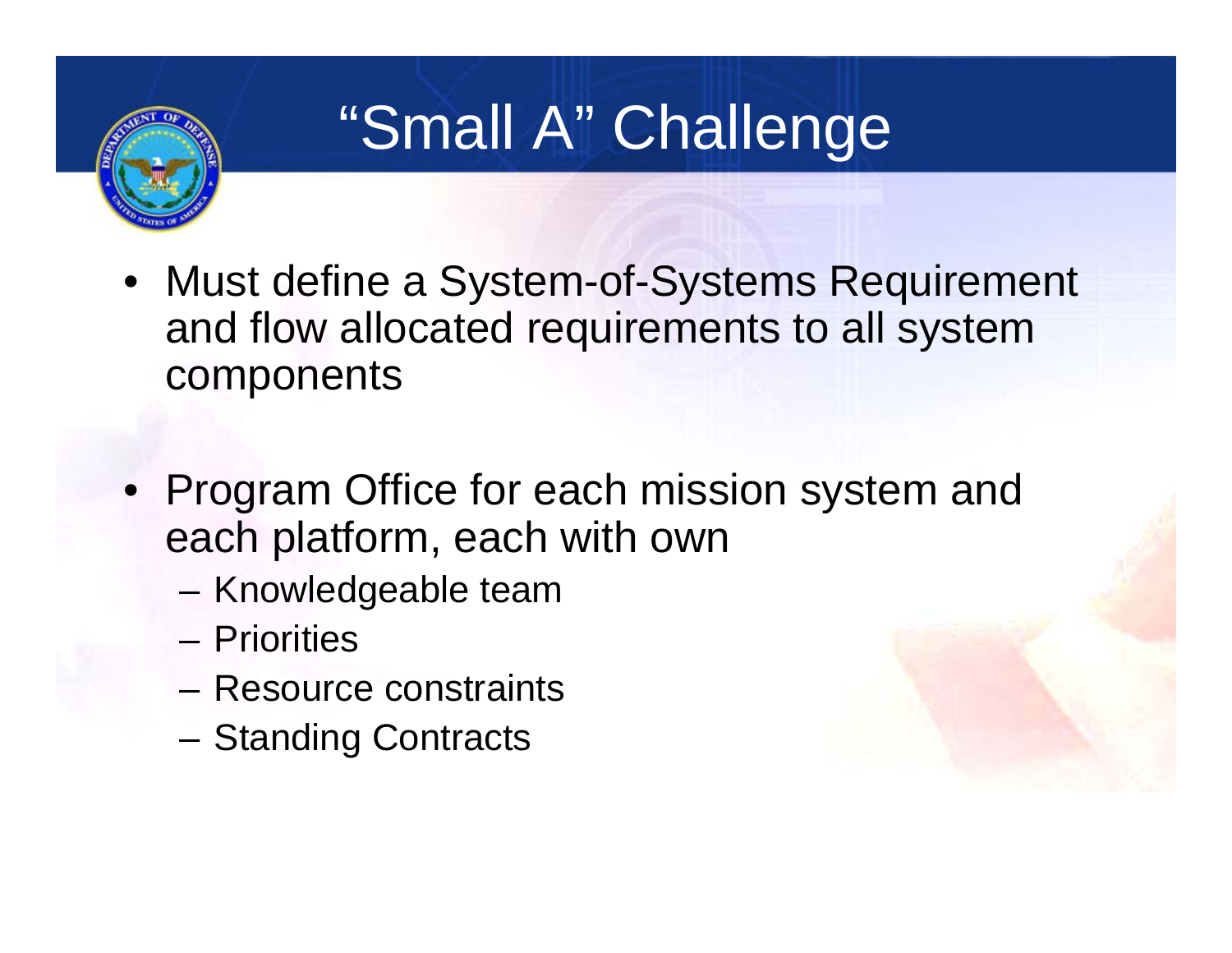

# "Small A" Challenge (cont'd)

- Must task and fund each Program Office
- Must coordinate individual efforts, including performance trades
- Must evaluate the performance of each component and the system-of-systems
- Must report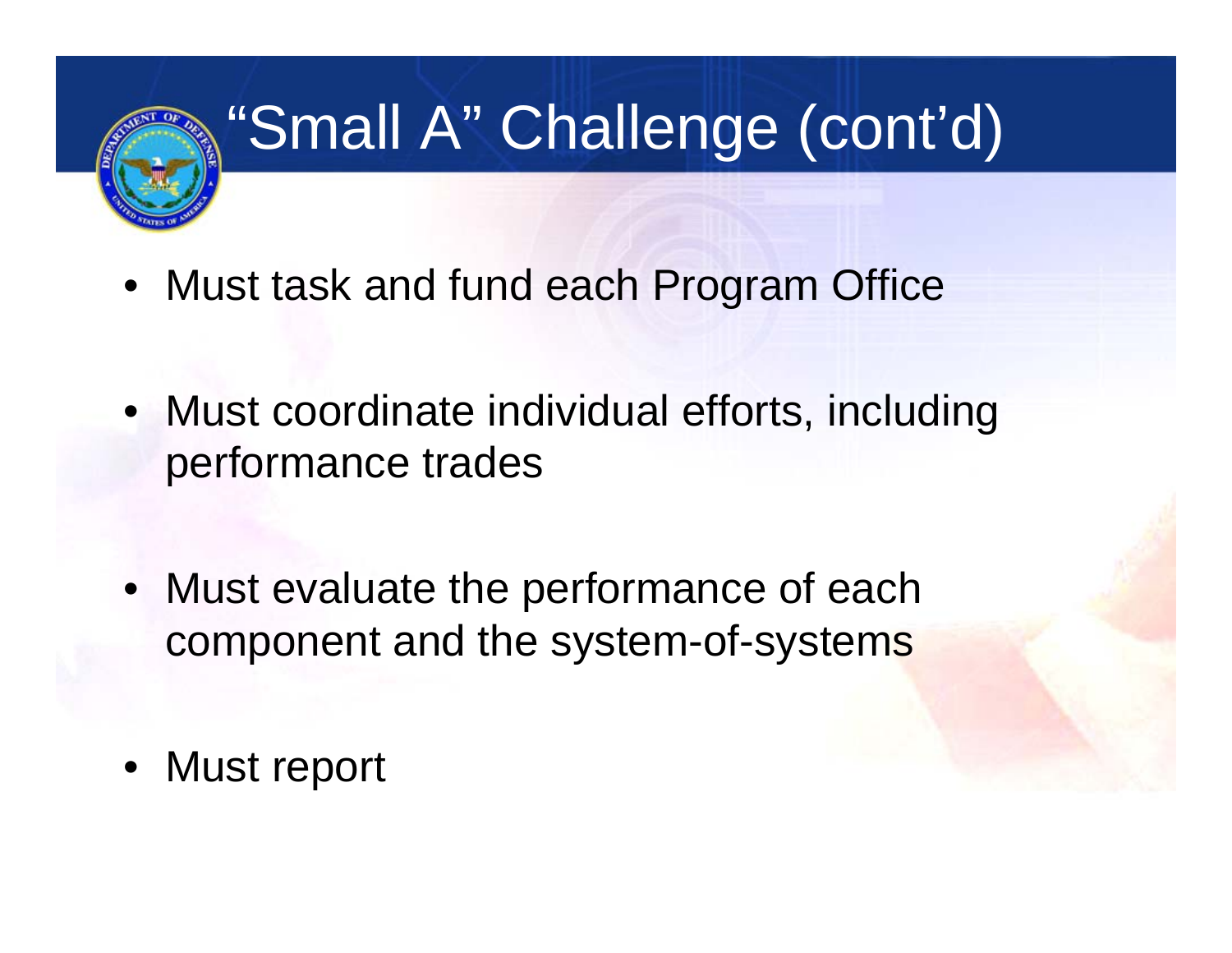

# Systems Integrator Role

- Congressional concerns notwithstanding
- • Must have a single organization to focus the program efforts
	- A separate office, or
	- A lead office from one of the system program offices
	- Government or contractor
	- Responsible for:
		- System-of-systems integration
		- Overall financial resourcing and management
		- Overall tasking to individual system program offices
		- Coordination among individual system program offices
		- Reporting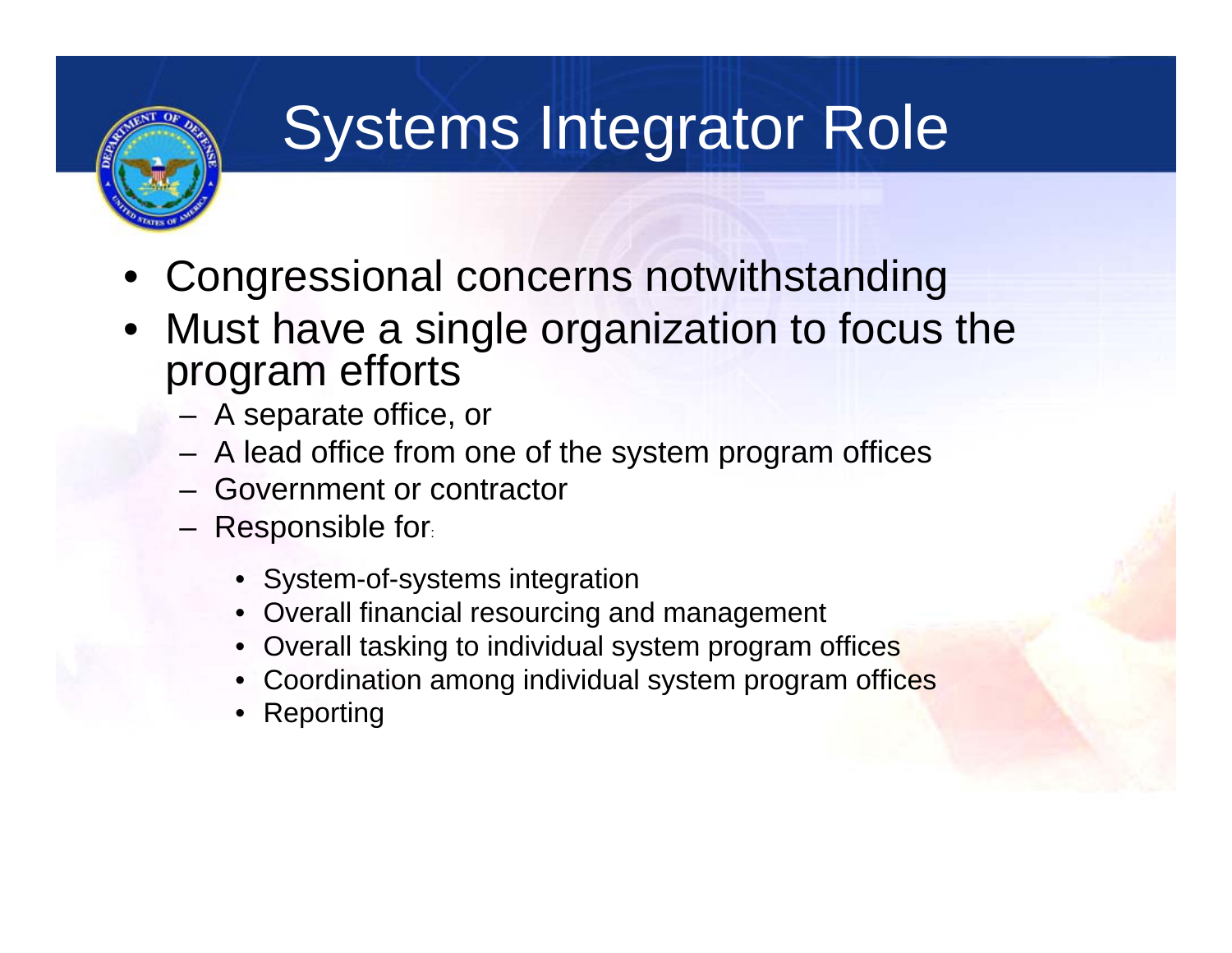

### Management Approach

• Crawl, walk, run

• Experimenting in JFEXs, JCTDs, JTEs and funded demonstrations

• Future timeline will be driven by the results and lessons learned from the experiments